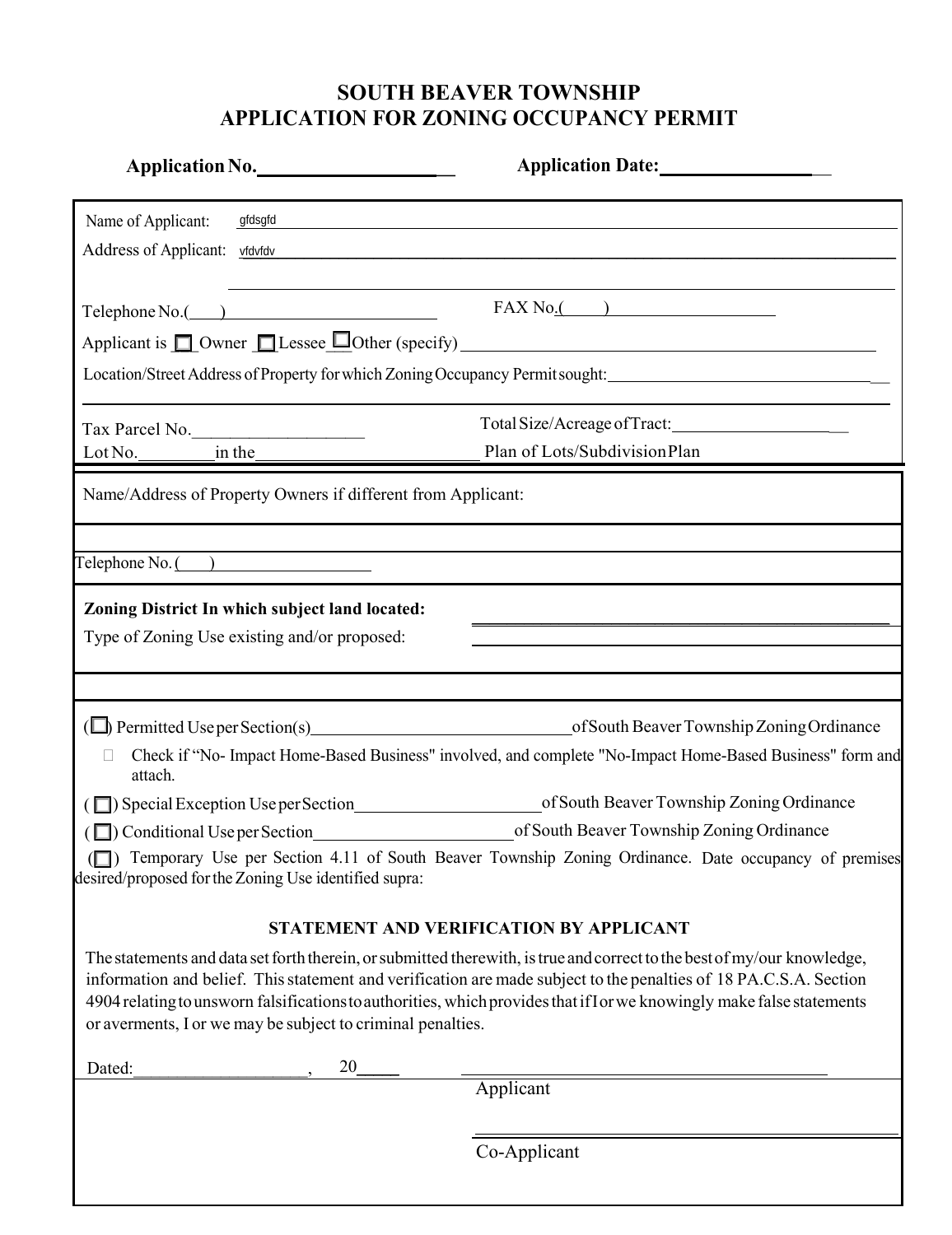### **SOUTH BEAVER TOWNSHIP ZONING OCCUPANCY PERMIT**

**ApplicationNo. \_**

**Name of Person(s) making Application for Zoning Occupancy Permit:**

**Location of Premises for which the Zoning Occupancy Permit is issued:**

Tax Parcel No.

 $\mathbf{I}$ 

| Received of                                   | ,, the sum of $\$$      | $\epsilon$ fee for the above |
|-----------------------------------------------|-------------------------|------------------------------|
| numbered Zoning Occupancy Permit Application. | Dated:                  | 20                           |
|                                               | Authorized<br>Signature |                              |

# **CERTIFICATE OF ZONING OCCUPANCY PERMIT**

| In accordance with the South Beaver Township Zoning Ordinance, the Zoningh Occupancy Permit is hereby granted and<br>issued unto the above named Applicant(s) to occupy and use the subject premises in the South Beaver Township<br>Zoning District __________ for the following designed use(s):                                                                             |                                                |  |
|--------------------------------------------------------------------------------------------------------------------------------------------------------------------------------------------------------------------------------------------------------------------------------------------------------------------------------------------------------------------------------|------------------------------------------------|--|
|                                                                                                                                                                                                                                                                                                                                                                                |                                                |  |
|                                                                                                                                                                                                                                                                                                                                                                                | of the South Beaver Township Zoning Ordinance. |  |
|                                                                                                                                                                                                                                                                                                                                                                                |                                                |  |
|                                                                                                                                                                                                                                                                                                                                                                                |                                                |  |
|                                                                                                                                                                                                                                                                                                                                                                                | Zoning Officer                                 |  |
| Note: This is not an Occupancy Permit as may be required pursuant to the Uniform Construction Code and Ordinance No.<br>68 of South Beaver Township, but is a Zoning Ordinance Occupancy Permit relative to the use(s) detailed in the<br>Application for Zoning Occupancy Permit are use(s) of the premises in compliance with the South Beaver Township<br>Zoning Ordinance. |                                                |  |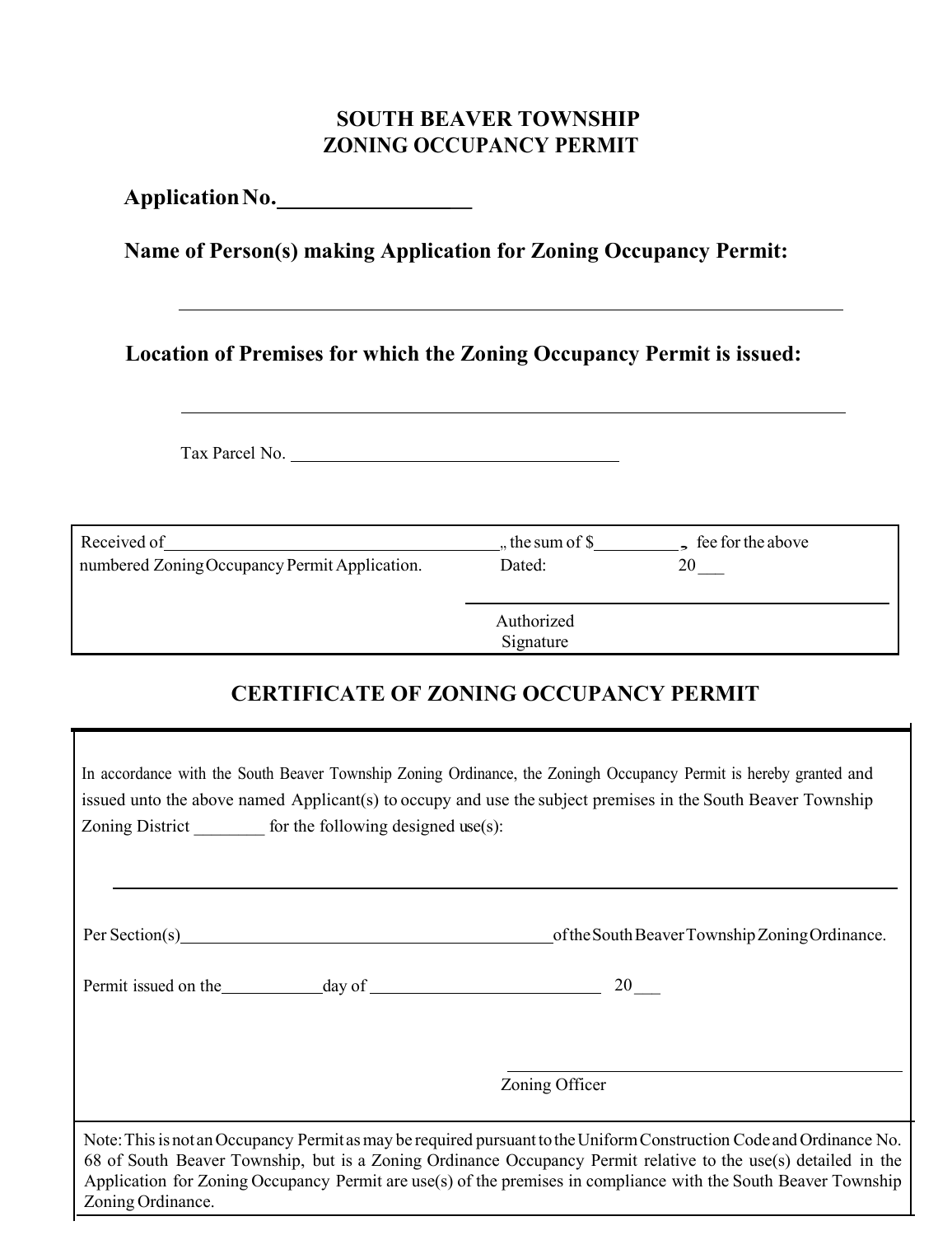#### **SOUTH BEAVER TOWNSHIP**

## **ATTACHMENTTOAPPLICATION FORZONINGOCCUPANCY PERMIT RELATIVE TOESTABLISHMENT/OPERATIONOF A "NO-IMPACT HOME-BASED BUSINESS"**

**ApplicationNo. \_ Application Date:** \_

| Description of the nature/activities of the "No-Impact Home-Based Business" involved is:                                                                                                                                                                                                                                                                                                                                                                                                                                                                                                                                                                                                                                                                                                                                                                                                                                                                                                                                     |                                        |  |
|------------------------------------------------------------------------------------------------------------------------------------------------------------------------------------------------------------------------------------------------------------------------------------------------------------------------------------------------------------------------------------------------------------------------------------------------------------------------------------------------------------------------------------------------------------------------------------------------------------------------------------------------------------------------------------------------------------------------------------------------------------------------------------------------------------------------------------------------------------------------------------------------------------------------------------------------------------------------------------------------------------------------------|----------------------------------------|--|
|                                                                                                                                                                                                                                                                                                                                                                                                                                                                                                                                                                                                                                                                                                                                                                                                                                                                                                                                                                                                                              |                                        |  |
|                                                                                                                                                                                                                                                                                                                                                                                                                                                                                                                                                                                                                                                                                                                                                                                                                                                                                                                                                                                                                              |                                        |  |
|                                                                                                                                                                                                                                                                                                                                                                                                                                                                                                                                                                                                                                                                                                                                                                                                                                                                                                                                                                                                                              |                                        |  |
|                                                                                                                                                                                                                                                                                                                                                                                                                                                                                                                                                                                                                                                                                                                                                                                                                                                                                                                                                                                                                              | (Attach additional pages if necessary) |  |
| Description/detailing of the portion or area of the residential premises that will be used for conducting the "No-Impact"<br>Home-Based Business will be operated:                                                                                                                                                                                                                                                                                                                                                                                                                                                                                                                                                                                                                                                                                                                                                                                                                                                           |                                        |  |
|                                                                                                                                                                                                                                                                                                                                                                                                                                                                                                                                                                                                                                                                                                                                                                                                                                                                                                                                                                                                                              |                                        |  |
|                                                                                                                                                                                                                                                                                                                                                                                                                                                                                                                                                                                                                                                                                                                                                                                                                                                                                                                                                                                                                              |                                        |  |
|                                                                                                                                                                                                                                                                                                                                                                                                                                                                                                                                                                                                                                                                                                                                                                                                                                                                                                                                                                                                                              |                                        |  |
|                                                                                                                                                                                                                                                                                                                                                                                                                                                                                                                                                                                                                                                                                                                                                                                                                                                                                                                                                                                                                              | (Attach additional pages if necessary) |  |
| I/we the undersigned hereby certify that there is no restriction or conditions set forth in deeds or covenants of record<br>in the Recorder of Deeds Office of Beaver County applicable to the subject premises in South Beaver Township that<br>prohibits the conducting/operation of a "No-Impact Home-Based Business" on the premises. I/we hereby covenant and<br>assure that I/we shall not operate the above described business operation contrary to or in violation of the<br>provisions/restrictions applicable to a "No-Impact Home-Based Business" as defined by the Pennsylvania<br>Municipalities Planning Code and the South Beaver Township Zoning Ordinance (see reverse side hereof), and<br>acknowledge that if I/we do so operate said business in violation thereof, the Zoning Occupancy Permit allowance of<br>said "No-Impact Home-Based Business" operation is voided thereby and I/we may be subject to civil and/or summary<br>offence penalties under the South Beaver Township Zoning Ordinance. |                                        |  |
|                                                                                                                                                                                                                                                                                                                                                                                                                                                                                                                                                                                                                                                                                                                                                                                                                                                                                                                                                                                                                              | Applicant                              |  |
|                                                                                                                                                                                                                                                                                                                                                                                                                                                                                                                                                                                                                                                                                                                                                                                                                                                                                                                                                                                                                              |                                        |  |
|                                                                                                                                                                                                                                                                                                                                                                                                                                                                                                                                                                                                                                                                                                                                                                                                                                                                                                                                                                                                                              | Co-Applicant                           |  |